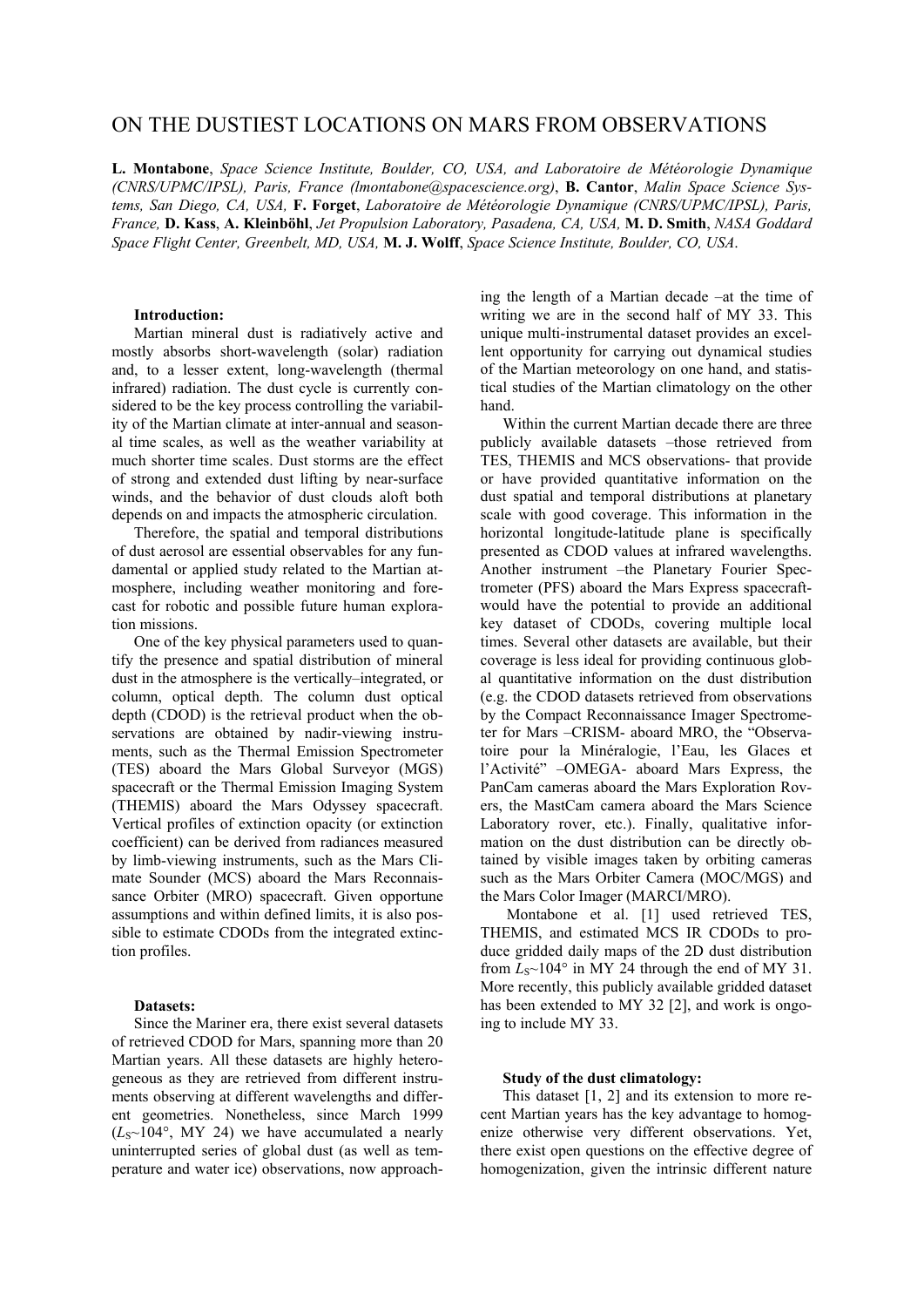of CDODs retrieved from nadir-viewing instruments and estimated from limb-viewing geometries. Some of these open questions have been already reported in [1], particularly in relation to the differences near the southern polar cap edges in southern autumn and winter. MCS dust extinction profiles do not always extend to the ground, particularly when high values of dust opacity saturate the retrieval. Therefore, very low altitude dust could be missed by this instrument. This possibility must be taken into account when looking at inter-annual variability in the dust distribution and/or carrying out climatological studies.

In this work we are drawn by a question related to the climatological distribution of atmospheric dust on Mars, i.e.: What are the locations that experience the dustiest skies overall? As much as rainfall can be used to define climate zones on Earth, dust optical depth could give insights into defining possible climate zones on Mars, if statistical analysis can be applied to consistent sets of multi-annual observations.

To answer this question, the first step is to calculate annual mean and standard deviations of CDODs in the [2] dataset –including the available part of MY33- at each grid point. We have also tested the use of other measures of central tendency, such as median and mode. MY 25 and MY 28 include planet-encircling dust storms. It is interesting to observe that the annual means in MCS-covered MY 29, 30, 31 and 32 are very similar, and generally more quiescent than all other years, even those without planet-encircling dust storms (not shown here). Overall, a clear dichotomy appears when comparing years covered by TES and THEMIS observations (MY 24 to MY 27) with those covered by MCS and THEMIS observations (MY 28 through the current MY 33). Such dichotomy can be summarized by the two multi-annual means presented here in Figs. 1 and 2. In particular, Fig. 1 shows the multi-annual mean and standard deviation of MY 24, 25 and 26 (TES-observed years) while Fig. 2 shows the equivalent for MY 28 through 32 (MCS-observed years). We did not include MY 27 in the multi-annual means because it is mostly covered by sparse THEMIS observations, nor we included MY 33, which is not complete yet at the time of writing.

TES years have larger mean and standard deviation values overall (the global mean value is 0.21 while it is 0.14 for MCS years). But the most striking features are the large values of the multi-annual TES mean in both Hellas and Argyre basins, as well as the northern and southern polar regions. According to the TES climatology, these are the overall dustiest locations on Mars, followed by a band of  $\sim$ 20° latitude centered around 45°S as well as by the western Meridiani Planum (Xanthe and Margaritifer Terrae) and the area around Valles Marineris. The above mentioned latitude band is characterized by dust being lifted by southern baroclinic waves during southern autumn and winter, while the western Meridiani Planum area lies within the Acidalia-Chryse storm track. The least dusty places on Mars are the northern mid-high latitudes between 45° and 75°N. These locations are also those that experience the smallest variability, together with a  $\sim15^{\circ}$  latitude band centered around 70°S. Locations at several longitudes in the southern "tropical" region  $(0^{\circ}$  <lat <25°) have large variability, but one has to remember that a good part of such variability originates from the large values of CDODs during the MY 25 planet-encircling dust storms, which is included in the multi-annual analysis presented here.



**Figure 1:** The upper panel shows the grid-point mean of multi-annual (MY 24 through 26) 9µm absorption CDODs normalized to the reference 610 Pa pressure level. The lower panel shows the corresponding grid-point standard deviation of the multiannual observations. Observations are from TES and THEMIS (only for MY 26). CDOD values are extracted from the [2] dataset, produced as described in [1]. We have filtered the data and used values at a grid point only if the recorded time window is TW=1 sol and the reliability value is cdodrel  $> 5$ (see definitions for these dataset variables in [1], Appendix B). The used map projection is "Aitoff".

Moving to the maps for the years observed by MCS and THEMIS, there is no sign of large values in the Argyre and Hellas basins. Furthermore, generally speaking, the mid-high southern latitudes are among the least dusty locations in contrast to what observed in the map produced with TES/THEMIS data. The map built with MCS data generally agrees with that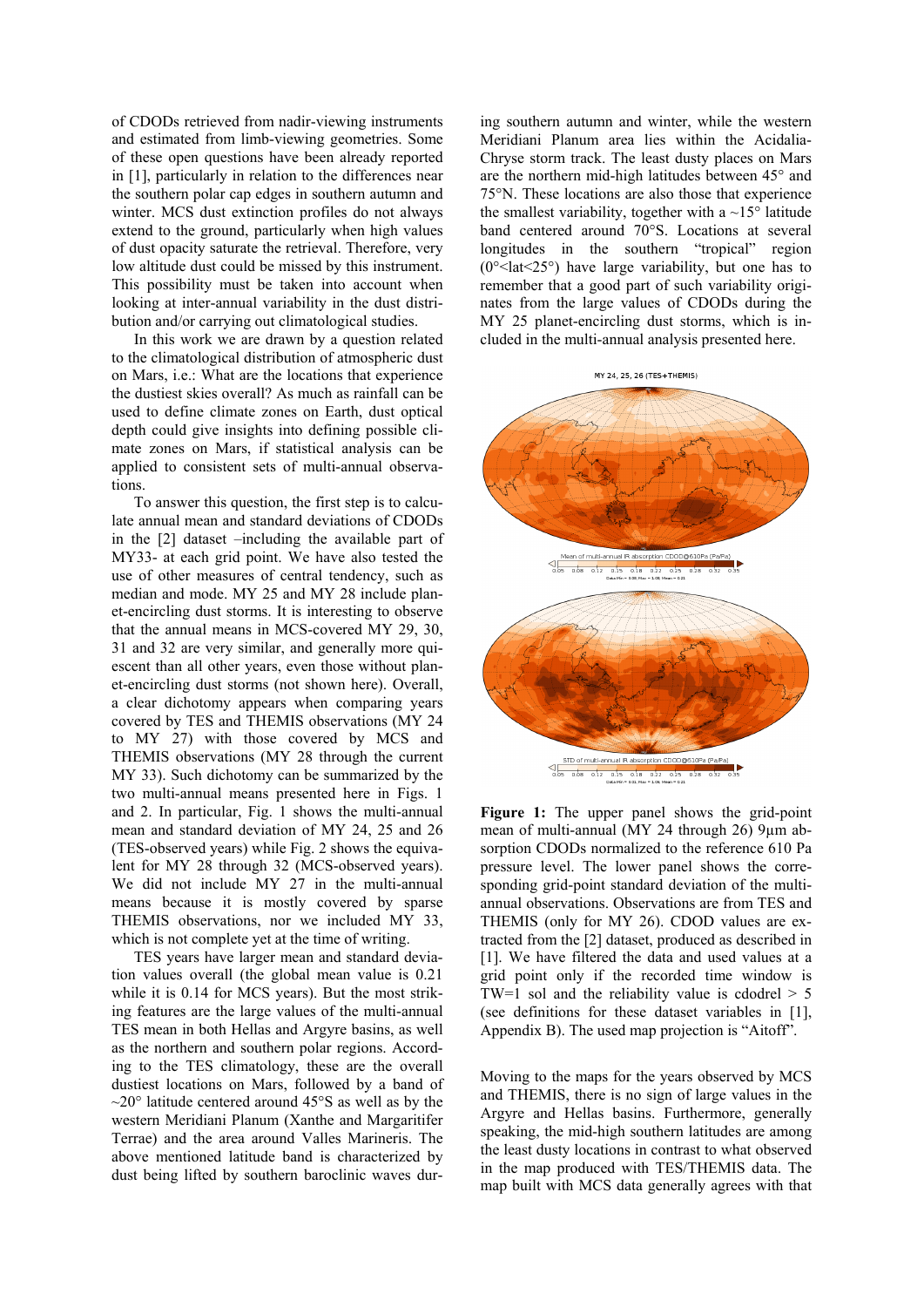produced with TES data in the equatorial/tropical regions as well as in the mid-high northern latitudes, except for the northern polar region. In particular, both datasets agree in defining the Xanthe, Margaritifer and Valles Marineris areas as dusty locations. MCS dataset also highlights the Elysium-Terra Tyrrhena-Syrtis Major area as particularly dusty. Note that this area is located in the Utopia storm track.



**Figure 2:** The upper panel shows the grid-point mean of multi-annual (MY 28 through 32) 9µm absorption CDODs normalized to the reference 610 Pa pressure level. The scale range is the same as in Fig. 1. The central panel shows the same variable but using a smaller scale range to make use of the full color table. The lower panel shows the corresponding grid-point standard deviation of the multi-annual observations using the smaller scale range. Observations are from MCS and THEMIS. As in Fig. 1, CDOD values are extracted from the [2] dataset and we have filtered the data using values at a grid point only if the recorded time window is TW=1 sol and the reliability value is cdodrel  $> 5$ . The used map projection is "Aitoff".

Further analysis will involve separating the "largely active dust season" (i.e.  $140^{\circ} < L_s < 360^{\circ}$  and 0°<Ls<10°) from the "quiescent dust season" (i.e.  $10^{\circ}$  ks<sup><140°</sup>) in order to distinguish the southern hemisphere differences between TES and MCS years. Furthermore, analysis of MCS dust extinction opacity profiles at selected locations (e.g. within the Hellas Basin) will provide insights on the reason(s) why they are not seen as dusty as in the TES dataset.

#### **Understanding the differences:**

Ultimately, the answer to the aforementioned question can only come from a climatological study using many Martian years of reliable observations and unbiased statistics. Therefore, an important step of this study is to understand whether the significant differences between TES and MCS are a product of inter-annual variability (unlikely) or the effect of biased statistics. If the latter, the causes could be the mentioned vertical cut-off of a significant number of dust extinction profiles, a bias in the distribution of MCS dust observations considered in the gridding of [1], the filtering adopted in the present study, or a combination of these and possibly other causes.

Work is ongoing to specifically compare CDOD values between TES and MCS at the polar cap edge and in the polar regions in general. While MCS is able to provide dust extinction opacities -and therefore estimated CDODs- in the polar regions, publicly available retrieved TES CDOD values are missing in large areas at latitudes where the thermal contrast between the surface and the atmosphere is small (in other words, over cold surfaces). This prevents a precise assessment of the consistency of high CDOD values e.g. at the southern polar cap edge in southern autumn/winter with values at higher latitudes. New retrievals of TES IR observations on cold surfaces are ongoing, using an improved radiative transfer code. Furthermore, retrievals of visible CDOD from TES Emission Phase Function (EPF) observations ([3, 4]) are also ongoing, which should provide an independent validation of the IR CDOD in cold regions. In order to further validate these new TES retrievals, a direct comparison with all available global-scale MOC images is planned. MOC images have been specifically processed and geo-referenced to provide the best testbed for validation.

The MCS team, on the other hand, has future plans to retrieve CDODs from near-nadir observations rather than to estimate them in the current way.

Finally, new observations from future instruments and missions, both short-term and middleterm, have the potential to greatly improve the multiannual series of global dust observations. The Trace Gas Orbiter (TGO) mission is currently in the preparation phase before aerobraking and science mapping, and its Atmospheric Chemistry Suite (ACS) instrument is designed to provide dust profiles and